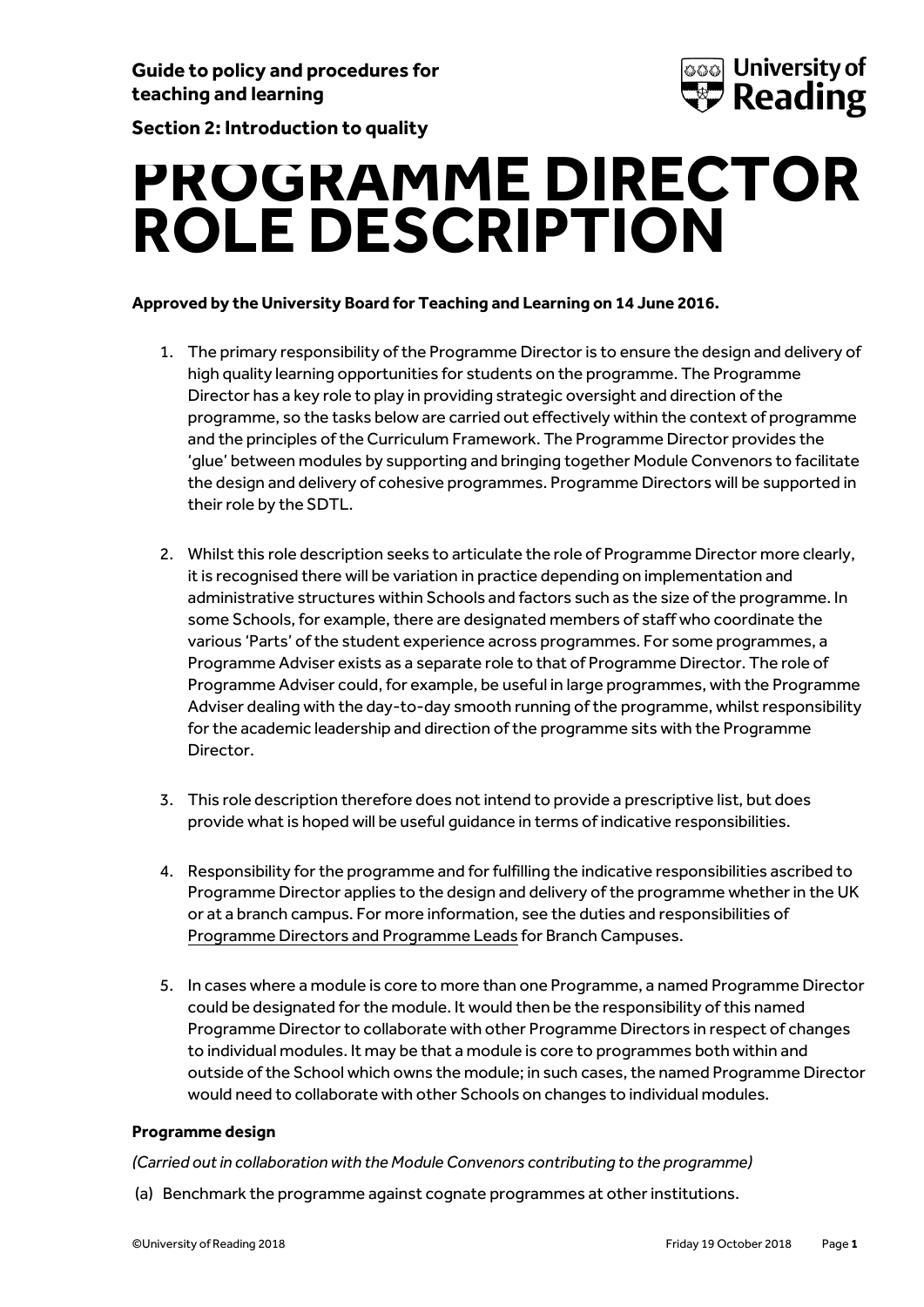- (b) Set the programme aims and learning outcomes to ensure that the programme communicates a strong programme identity, and is aligned with the University's Graduate Attributes, FHEQ, relevant subject benchmark statements, and PSRB requirements (where relevant).
- (c) Ensure that the progression towards achievement of the programme outcomes is facilitated through the design and delivery of component modules of the programme.
- (d) Ensure that teaching and learning methods (to include contact-time and guided independent study) across the programme are planned so as to progressively support learning towards, and achievement of, the programme learning outcomes.
- (e) Consider, in consultation with the Head of School and SDTL, the resource issues and cost effectiveness of programme delivery.
- (f) Devise assessment at programme-level to measure student progression towards achievement of the programme learning outcomes.
- (g) Plan an appropriate balance of formative and summative assessment methods across the programme so as to progressively support students' assessment literacy and self-awareness.
- (h) Consider deadlines to assessments so that student and staff workload can be coordinated across the programme.
- (i) Take proactive account of the needs of different learners in the programme learning outcomes, delivery and diversity of assessment methods.
- (j) Ensure that the module diet is commensurate with the University's credit and qualifications framework.
- (k) Liaise with colleagues in student support services, such as Study Advice, the Library and Careers, in order to embed and develop, in context, a range of academic skills, and personal and professional attributes for lifelong learning and employability.
- (l) Promote flexibility in the undergraduate curriculum to provide students with opportunities to undertake placements, work based learning, language learning and study abroad.
- (m) Ensure effective liaison, where relevant, with other Schools with regards to the design and delivery of combined programmes or shared modules, and communicate changes to programmes and individual modules well in advance.
- (n) In line with the University's established deadlines for Programme Management (and any subsidiary School deadlines) prepare the Programme Specification and Further Programme Information, and liaise with the SDTL regarding the appropriate approval process.

# **Academic leadership**

- (a) Ensure the programme fulfils the University's aims for teaching and learning, as set out in the University Strategy and the University's Learning and Teaching Strategy.
- (b) Ensure the programme fulfils the School's learning and teaching strategy and associated policies, practices and processes and their implementation.
- (c) Foster collaboration and shared ownership of the programme by ensuring the Module Convenors are involved in decisions relating to the curriculum.
- (d) Facilitate effective liaison between the Module Convenors, to ensure that subject knowledge, skills, and attributes outlined in the module learning outcomes are integrated with other modules on the programme.
- (e) Act as the first point of contact in mediating, assessing and solving problems relating to the design and delivery of the programme.
- (f) Liaise and maintain relationships with external bodies, alumni, industry contacts and PSRBs, as appropriate.
- (g) Support the continuing professional development of staff contributing to the programme by providing opportunities to share good practice.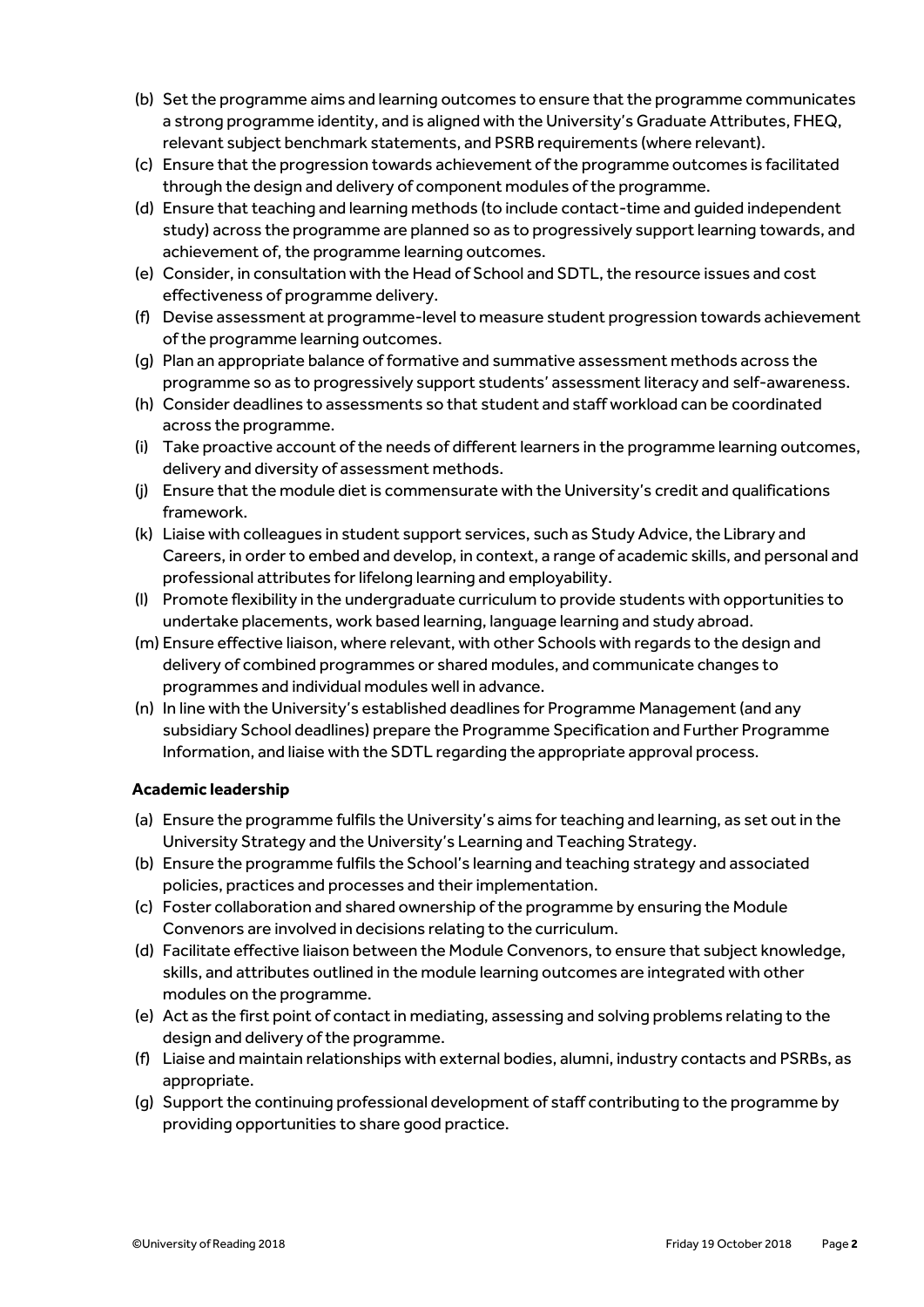### **The student journey**

- (a) Collaborate with the designated Admissions tutor in the implementation of an effective recruitment strategy for the programme.
- (b) Actively engage in student marketing and recruitment activities, such as representing the programme at University Visit and Open Days; preparing course publicity and prospectus material; widening participation; liaising with external bodies; and international recruitment.
- (c) Write (or contribute to) the Programme Handbook in accordance with the University template and update as required.
- (d) Contribute to the planning and delivery of Welcome Week and Week 6.
- (e) Assist other colleagues (e.g. SDTL, School Director of Academic Tutoring, Module Convenors, Academic Tutors and Disability Representative) in providing academic and pastoral support (for example, on aspects of degree structure and module options/pathways; changes to degree programme, suspensions and withdrawals; extenuating circumstances; academic engagement or fitness to study/ fitness to practise; and any individual adjustments for students with protected characteristics), as and when appropriate, to students on the programme.
- (f) Liaise with the Placement/Careers Officer regarding opportunities and student support for placements.
- (g) Liaise with the Study Abroad Coordinator regarding opportunities and student support for study abroad.
- (h) Contribute to decisions relating to assessment for prior (experiential) learning.
- (i) Represent the programme at Graduation ceremonies and receptions.

### **Assessment and feedback**

Programme Directors have wide-ranging responsibilities in relation to assessment and feedback. These include collaboration with Module Convenors to ensure that assessment is devised at programme-level, and monitoring (in collaboration with the SDTL) the implementation of policies in this area to ensure standards and consistency of marking and feedback across the programme.

Programme Directors will also need to liaise with the Examination Representative, who is likely to have clearly delegated responsibilities in this area.

In particular, Programme Directors could also:

- (a) Encourage peer review of assessment briefs, in-class tests, and exam papers between staff contributing to the programme.
- (b) Contribute to the SDTL's response to the External Examiner.
- (c) Attend Programme Examiners' Meetings.

# **Programme evaluation and enhancement**

- (a) Undertake some form of student programme evaluation, at end-of-Part and/or on completion of the whole programme, on an annual basis.
- (b) Provide opportunities for all staff contributing to the programme (and students if desired) to reflect on and synthesise student module and programme evaluations in order to identify good practice and potential future enhancements to the programme, which can then inform the Annual Programme Report.
- (c) Promote the dissemination of good practice within the programme.
- (d) Ensure that any issues raised by student module and programme evaluations are dealt with appropriately and in a timely manner, and that students receive informative and timely feedback on the actions taken (or not).
- (e) Attend Student-Staff Liaison Committees (SSLCs) on behalf of the programme and ensure SSLCs receive and discuss the results of student module and programme evaluations.
- (f) Attend Boards of Studies on behalf of the programme.